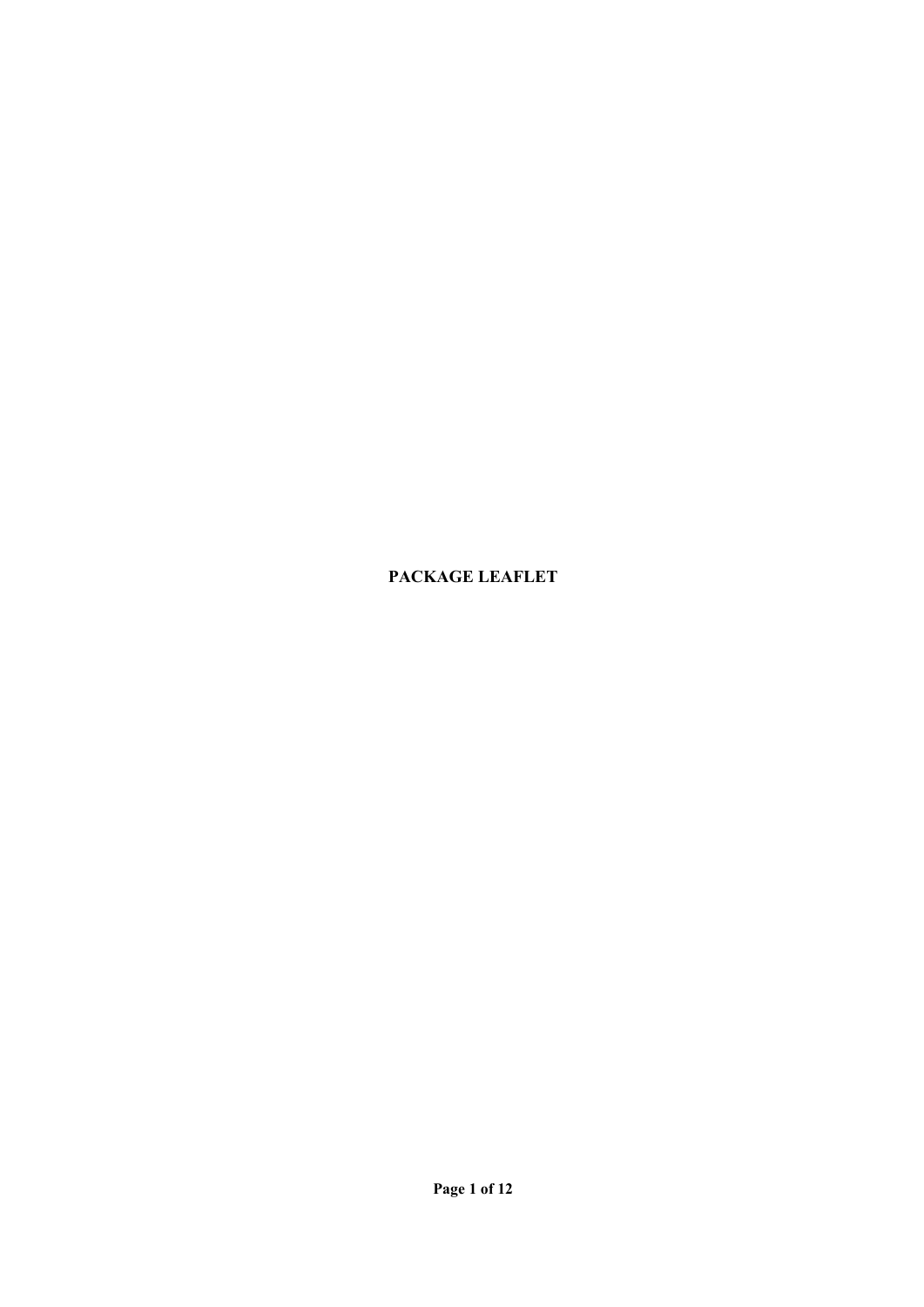## **Package leaflet: Information for the patient**

### **Sertraline 50 mg Film-coated Tablets Sertraline 100 mg Film-coated Tablets**

#### sertraline

### **Read all of this leaflet carefully before you start taking this medicine because it contains important information for you.**

- Keep this leaflet. You may need to read it again.
- If you have any further questions, ask your doctor or pharmacist.
- This medicine has been prescribed for you only. Do not pass it on to others. It may harm them, even if their signs of illness are the same as yours.
- If you get any side effects, talk to your doctor or pharmacist. This includes any possible side effects not listed in this leaflet. See section 4.

#### **What is in this leaflet**

- 1. What Sertraline is and what it is used for
- 2. What you need to know before you take Sertraline
- 3. How to take Sertraline
- 4. Possible side effects
- 5. How to store Sertraline
- 6. Contents of the pack and other information

### **1. What Sertraline is and what it is used for**

Sertraline contains the active ingredient sertraline. Sertraline is one of a group of medicines called Selective Serotonin Re-uptake Inhibitors (SSRIs); these medicines are used to treat depression and/or anxiety disorders.

### **Sertraline can be used to treat:**

- Depression and prevention of recurrence of depression (in adults).
- Social anxiety disorder (in adults).
- Post-traumatic stress disorder (PTSD) (in adults).
- Panic disorder (in adults).
- Obsessive compulsive disorder (OCD) (in adults and children and adolescents aged 6-17 years old).

Depression is a clinical illness with symptoms like feeling sad, unable to sleep properly or to enjoy life as you used to.

OCD and panic disorders are illnesses linked to anxiety with symptoms like being constantly troubled by persistent ideas (obsessions) that make you carry out repetitive rituals (compulsions).

PTSD is a condition that can occur after a very emotionally traumatic experience, and has some symptoms that are similar to depression and anxiety. Social anxiety disorder (social phobia) is an illness linked to anxiety. It is characterised by feelings of intense anxiety or distress in social situations (for example: talking to strangers, speaking in front of groups of people, eating or drinking in front of others or worrying that you might behave in an embarrassing manner).

Your doctor has decided that this medicine is suitable for treating your illness.

#### **Page 2 of 12**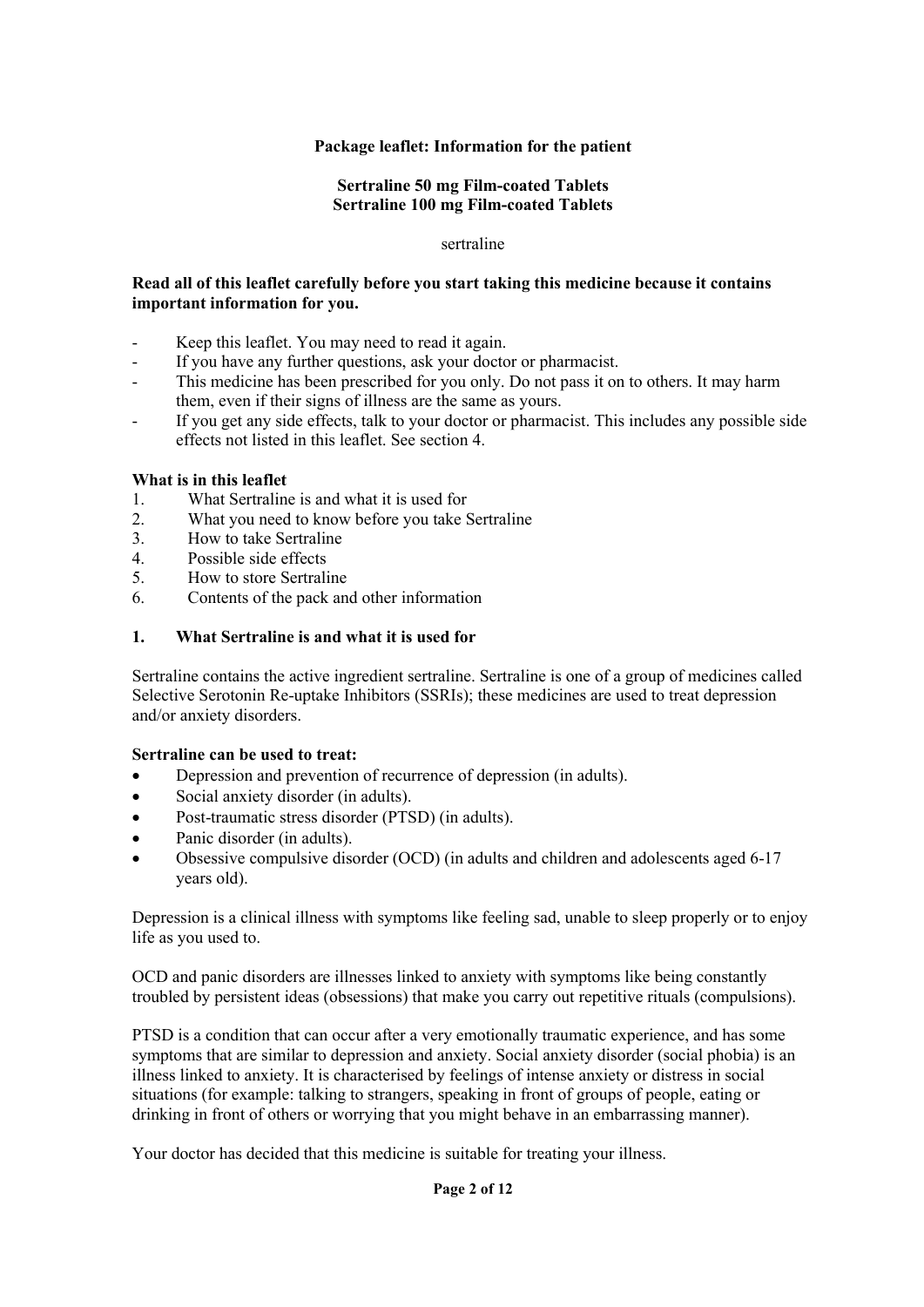You should ask your doctor if you are unsure why you have been given Sertraline.

You must talk to a doctor if you do not feel better or if you feel worse after taking Sertraline.

# **2. What you need to know before you take Sertraline**

## **Do not take Sertraline:**

- If you are allergic to sertraline or any of the other ingredients of this medicine (listed in section 6).
- If you are taking or have taken medicines called monoamine oxidase inhibitors (MAOIs such as selegiline, moclobemide or linezolid. See 'Other medicines and Sertraline', below). If you stop treatment with sertraline, you must wait until at least one week before you start treatment with a MAOI. After stopping treatment with a MAOI, you must wait at least 2 weeks before you can start treatment with sertraline.
- If you are taking another medicine called pimozide (a medicine for mental health disorders such as psychosis).

# **Warnings and precautions**

Talk to your doctor or pharmacist before taking Sertraline.

Medicines are not always suitable for everyone. Tell your doctor before you take Sertraline, if you suffer from or have suffered in the past from any of the following conditions:

- Serotonin Syndrome or Neuroleptic Malignant Syndrome (potentially life-threatening conditions). In rare cases these syndromes may occur when you are taking certain medicines at the same time as sertraline (see "Other medicines and Sertraline" below). (For symptoms, see section 4, "Possible side effects"). Your doctor will have told you whether you have suffered from this in the past.
- If you have low sodium level in your blood, since this can occur as a result of treatment with Sertraline. You should also tell your doctor if you are taking certain medicines for high blood pressure (hypertension), since these medicines may also alter the sodium level in your blood.
- Take special care if you are elderly or very dehydrated (for example if you have been sick or had severe diarrhoea) as you may be more at risk of having low sodium level in your blood (see above).
- Liver disease; your doctor may decide that you should have a lower dose of Sertraline.
- Diabetes; your blood glucose levels may be altered due to Sertraline and your diabetes medicines may need to be adjusted.
- Epilepsy or a history of seizures. If you have a fit (seizure), contact your doctor immediately.
- If you have suffered from manic depressive illness (bipolar disorder) or schizophrenia. If you have a manic episode, contact your doctor immediately.
- If you have or have previously had thoughts of harming or killing yourself (see below "Thoughts of suicide and worsening of your depression or anxiety disorder").
- If you have suffered from bleeding disorders, or have been taking medicines which thin the blood (e.g. acetylsalicylic acid (aspirin) or warfarin), or may increase the risk of bleeding or if you are pregnant (see 'Pregnancy, breast-feeding and fertility')
- If you are a child or adolescent under 18 years old. Sertraline should only be used to treat children and adolescents aged 6-17 years old, suffering from obsessive compulsive disorder. If you are being treated for this disorder, your doctor will want to monitor you closely (see "Children and adolescents" below).
- If you are having electro-convulsive therapy (ECT).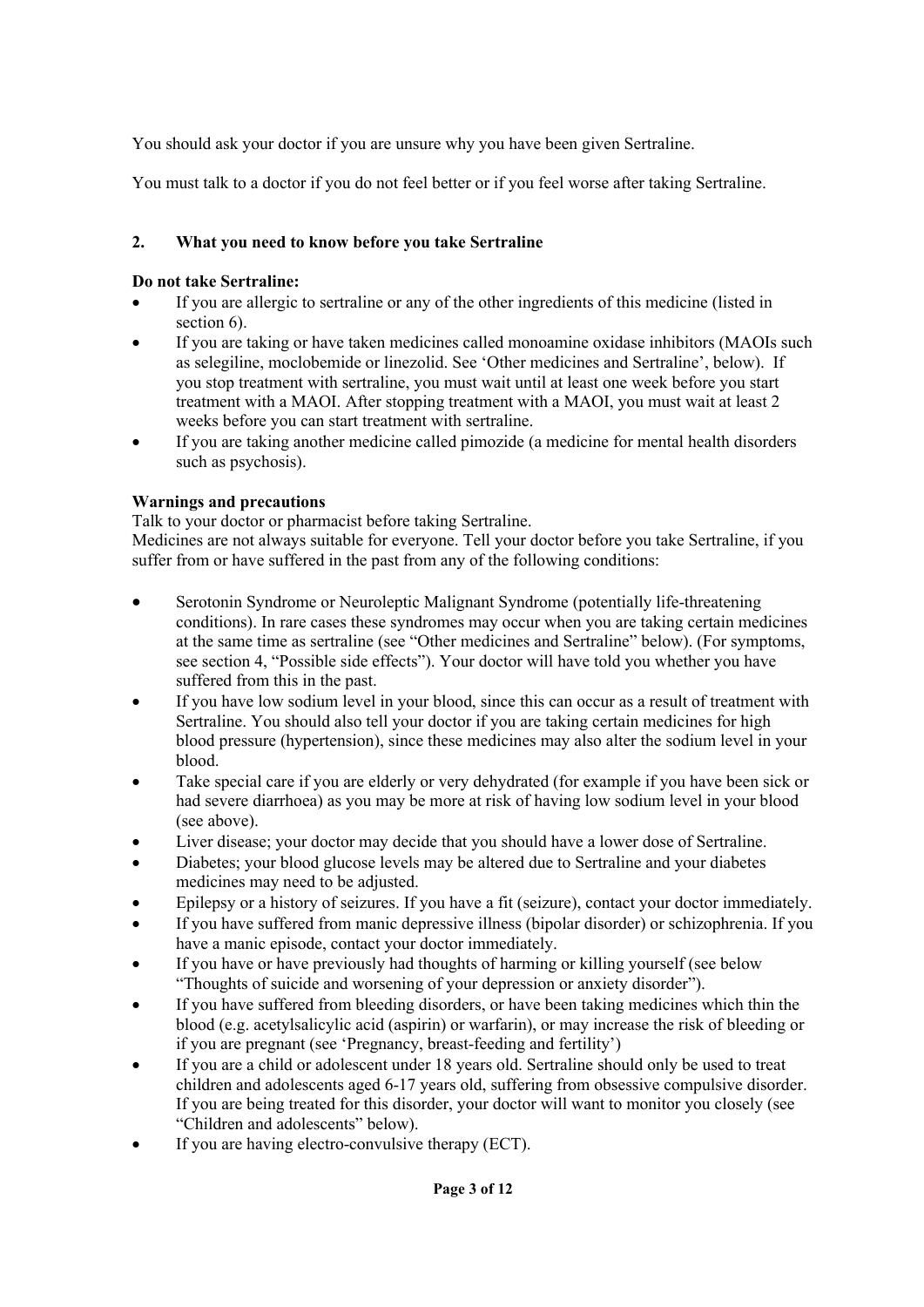- If you have a history of glaucoma (increased pressure in the eye).
- If you have low potassium levels in the blood, have a family history of sudden death or heart problems, have other heart problems or are using medicines known to affect the rhythm of your heart beats. You are more at risk of having problems with how the heart beats (QT prolongation, *Torsade de Pointes*).
- Acute or chronic pain, or other conditions that are treated with opioid medicines . The use of these medicines together with Sertraline can lead to serotonin syndrome, a potentially lifethreatening condition (see "Other medicines and Sertraline").

If you are taking Sertraline, it may interfere with the urine screening test.

## **Restlessness/Akathisia**

The use of sertraline has been linked to akathisia (a distressing restlessness and need to move, often being unable to sit or stand still). This is most likely to occur during the first few weeks of treatment.

Increasing the dose may be harmful to patients who develop such symptoms.

## **Withdrawal reactions**

Withdrawal reactions when treatment is stopped are common, particularly if the treatment is stopped suddenly (see section 3 "If you stop taking Sertraline" and section 4 "Possible side effects"). The risk of withdrawal symptoms depends on the length of treatment, dosage, and the rate at which the dose is reduced. Generally, such symptoms are mild to moderate. However, they can be serious in some patients. They normally occur within the first few days after stopping treatment. In general, such symptoms disappear on their own and wear off within 2 weeks. In some patients they may last longer (2-3 months or more). When stopping treatment with Sertraline it is recommended to reduce the dose gradually over a period of several weeks or months, and you should always discuss the best way of stopping treatment with your doctor.

## **Thoughts of suicide and worsening of your depression or anxiety disorder**

If you are depressed and/or have anxiety disorders you can sometimes have thoughts of harming or killing yourself. These may be increased when first starting antidepressants, since these medicines all take time to work, usually about two weeks but sometimes longer.

## **You may be more likely to think like this:**

- If you have previously had thoughts about killing or harming yourself.
- If you are a young adult. Information from clinical trials has shown an increased risk of suicidal behaviour in adults aged less than 25 years with psychiatric conditions who were treated with an antidepressant.

If you have thoughts of harming or killing yourself at any time, **contact your doctor or go to a hospital straight away.**

**You may find it helpful to tell a relative or close friend** that you are depressed or have an anxiety disorder, and ask them to read this leaflet. You might ask them to tell you if they think your depression or anxiety is getting worse, or if they are worried about changes in your behaviour.

Medicines like sertraline (so called SSRIs) may cause symptoms of sexual dysfunction (see section 4). In some cases, these symptoms have continued after stopping treatment.

## **Children and adolescents**

Sertraline should not usually be used in children and adolescents less than 18 years old, except for patients with Obsessive Compulsive Disorder. Patients under 18 have an increased risk of undesirable effects, such as suicide attempt, suicidal thoughts and hostility (mainly aggressiveness, oppositional behaviour and anger) when they are treated with this class of medicines. Nevertheless,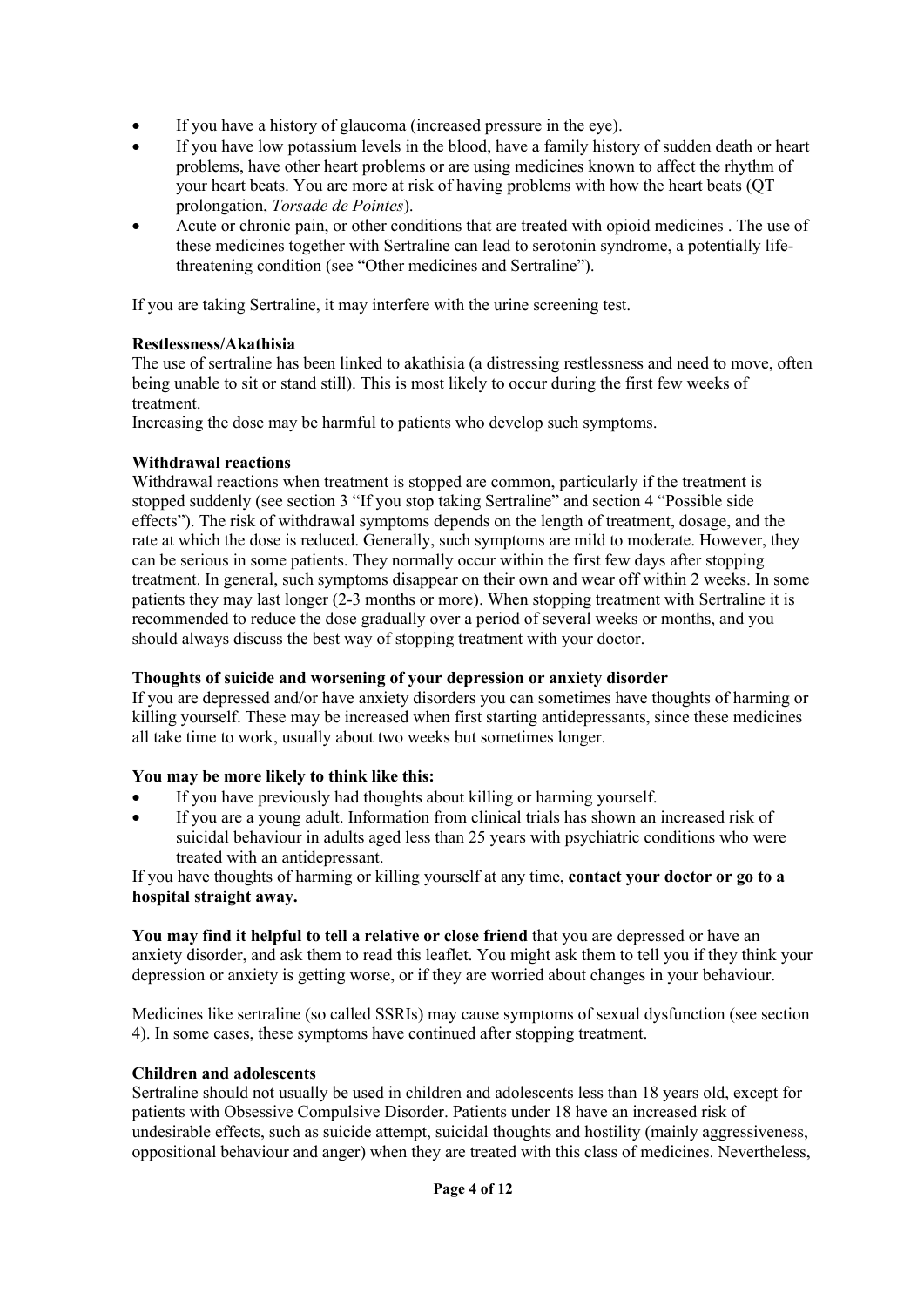it is possible that your doctor decides to prescribe Sertraline to a patient under 18 if it is in the patient's interest. If your doctor has prescribed Sertraline to a patient less than 18 years old and you want to discuss this, please contact him/her. Furthermore, if any of the symptoms listed above appear or worsen when a patient under 18 is taking Sertraline, you should inform your doctor. Also, the long-term safety of Sertraline in regard to growth, maturation and cognitive and behavioural development in this age group has not yet been demonstrated.

## **Other medicines and Sertraline**

Tell your doctor or pharmacist if you are taking, have recently taken or might take any other medicines.

Some medicines can affect the way Sertraline works, or Sertraline itself can reduce the effectiveness of other medicines taken at the same time.

## **Taking Sertraline together with the following medicines may cause serious side effects:**

- Medicines called monoamine oxidase inhibitors (MAOIs), like moclobemide (to treat depression) and selegiline (to treat Parkinson's disease) the antibiotic linezolid or methylene blue. Do not use Sertraline together with MAOIs.
- Pimozide, a medicine used to treat mental disorders. Do not use Sertraline together with pimozide.
- Opioid medicines to treat acute or chronic pain (e.g. buprenorphine) and opioid antagonist medicines to block the effects of opioids (e.g. naloxone). Do not use Sertraline together with opioids or opioid antagonists. These medicines may interact with Sertraline and you may experience symptoms such as involuntary, rhythmic contractions of muscles, including the muscles that control movement of the eye, agitation, hallucinations, coma, excessive sweating, tremor, exaggeration of reflexes, increased muscle tension, body temperature above 38°C. Contact your doctor when experiencing such symptoms.

## **Talk to your doctor or pharmacist if you are taking the following medicines:**

- Medicines containing amphetamines (used to treat attention deficit hyperactivity disorder (ADHD), narcolepsy, and obesity).
- Herbal medicine containing St. John's wort (*Hypericum perforatum*). The effects of St. John's wort may last for 1-2 weeks.
- Products containing the amino acid tryptophan.
- Medicines used in anaesthesia or to treat chronic, severe pain (mivacurium, suxamethonium and 'opiate' medicines such as fentanyl).
- Medicines used to treat severe pain (tramadol).
- Medicines to treat migraines (e.g. sumatriptan).
- Blood thinning medicines (e.g. warfarin, ticlopidine).
- Medicines to treat pain/arthritis (Non-steroidal anti-inflammatory drugs (NSAID) such as ibuprofen, acetylsalicylic acid (aspirin)).
- Metamizole, a medicine used to treat pain and fever
- Diuretics.
- Medicines to treat epilepsy (phenytoin, phenobarbital, carbamazepine).
- Medicines to treat diabetes (tolbutamide).
- Medicines to treat excessive stomach acid, ulcers and heartburn (cimetidine, omeprazole, lansoprazole, pantoprazole, rabeprazole).
- Lithium, a medicine used to treat mania and depression.
- Other medicines to treat depression (such as amitriptyline, nortriptyline, desipramine, nefazodone, fluoxetine, fluvoxamine).
- Medicines to treat schizophrenia and other mental disorders (such as perphenazine, levomepromazine and olanzapine).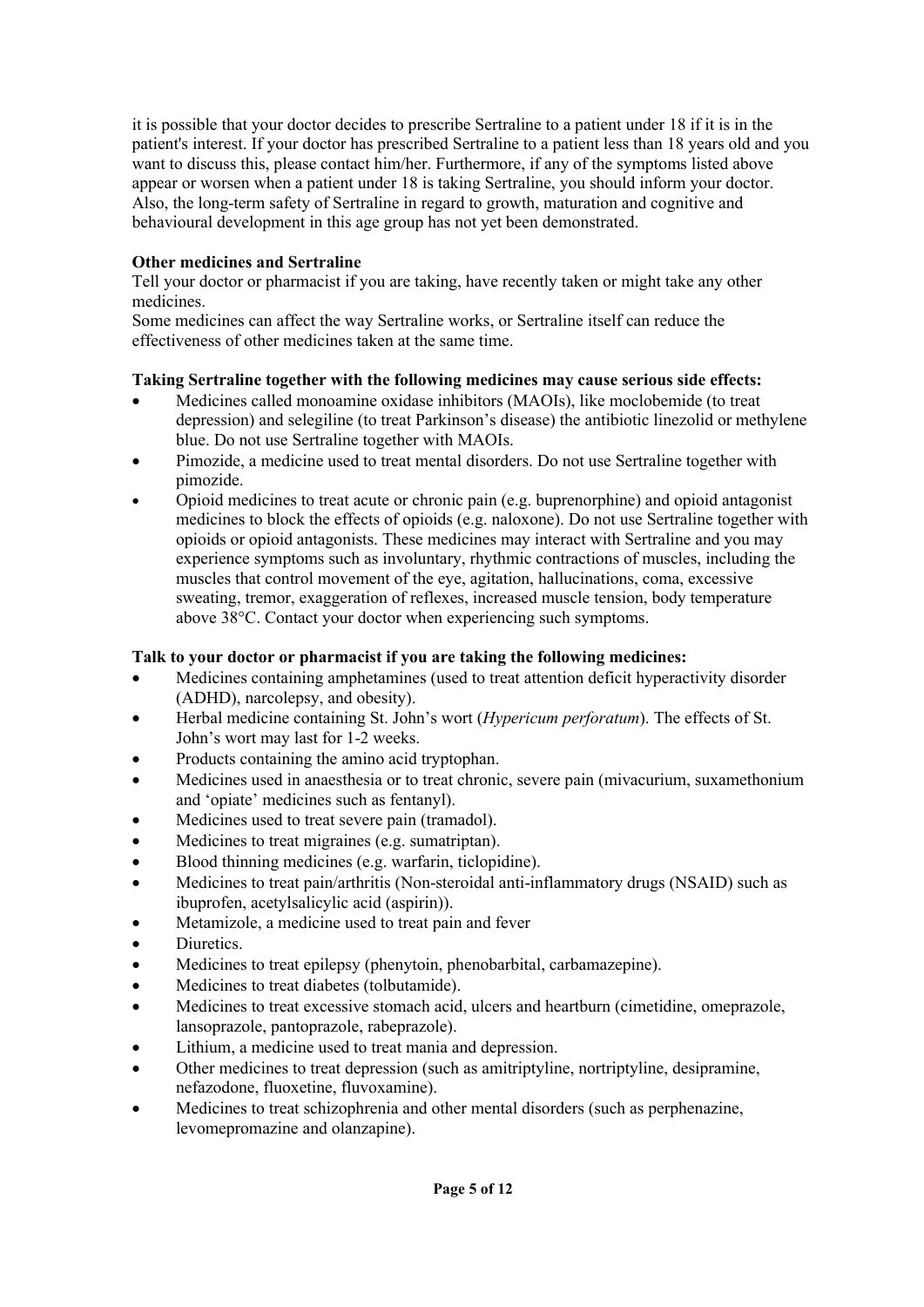- Medicines used to treat high blood pressure chest pain or regulate the rate and rhythm of the heart (such as flecainide, propafenone, verapamil and diltiazem).
- Medicines used to treat HIV/AIDs and Hepatitis C (protease inhibitors such as ritonavir, telaprevir).
- Medicines to treat fungal infections (such as fluconazole, ketoconazole, itraconazole, posaconazole, voriconazole).
- Antibiotics (such as clarithromycin, erythromycin, telithromycin).
- Aprepitant, a medicine used to treat nausea and vomiting.
- Medicines to treat tuberculosis (rifampicin).
- Medicines known to affect the rhythm of your heart beats (e.g. some antipsychotics such as haloperidol or antibiotics such as levofloxacin).

## **Sertraline with drink and alcohol**

Alcohol should be avoided whilst taking Sertraline. Sertraline should not be taken in combination with grapefruit juice, as this may increase the level of sertraline in your body.

### **Pregnancy, breast-feeding and fertility**

If you are pregnant or breast-feeding, think you may be pregnant or are planning to have a baby, ask your doctor or pharmacist for advice before taking this medicine.

The safety of sertraline has not fully been established in pregnant women. Sertraline should only be given to pregnant women if the doctor considers that the benefit for the mother exceeds any possible risk to the foetus. Women of childbearing potential should employ an adequate method of contraception if taking sertraline.

Make sure your midwife and/or doctor know you are on Sertraline. When taken during pregnancy, particularly in the last 3 months of pregnancy, medicines like Sertraline may increase the risk of a serious condition in babies, called persistent pulmonary hypertension of the newborn (PPHN), making the baby breathe faster and appear bluish. These symptoms usually begin during the first 24 hours after the baby is born. If this happens to your baby you should contact your midwife and/or doctor immediately.

Your newborn baby might also have other conditions, which usually begin during the first 24 hours after birth. Symptoms include:

- trouble breathing,
- a blueish skin or being too hot or cold,
- $\bullet$  blue lips,
- vomiting or not feeding properly,
- being very tired, not able to sleep or crying a lot,
- stiff or floppy muscles,
- tremors, jitters or fits,
- increased reflex reactions,
- irritability,
- low blood sugar.

If your baby has any of these symptoms when it is born, or you are concerned about your baby's health, contact your doctor or midwife who will be able to advise you.

If you take Sertraline near the end of your pregnancy there may be an increased risk of heavy vaginal bleeding shortly after birth, especially if you have a history of bleeding disorders. Your doctor or midwife should be aware that you are taking Sertraline so they can advise you.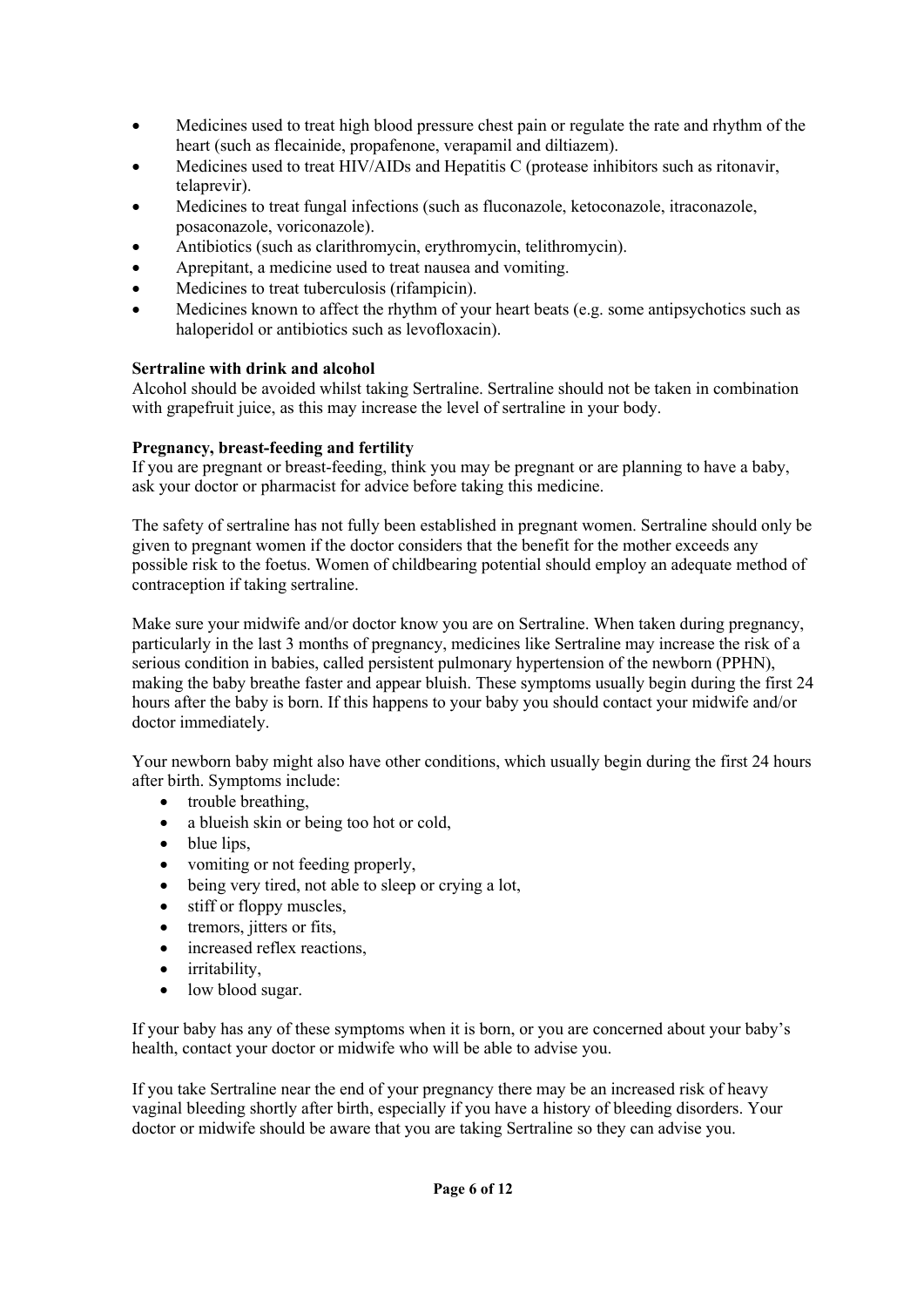There is evidence that sertraline is excreted in human breast milk. Sertraline should only be used in breast-feeding women, if the doctor considers that the benefit for the mother exceeds any possible risk to the baby.

Some medicines like sertraline may reduce the quality of sperm in animal studies. Theoretically, this could affect fertility, but impact on human fertility has not been observed as yet.

### **Driving and using machines**

Psychotropic medicines such as sertraline may influence your ability to drive or use machines. You should therefore not drive or operate machinery, until you know how this medication affects your ability to perform these activities.

**This medicine contains less than 1 mmol sodium (23 mg) per tablet**, that is to say essentially 'sodium-free'

## **3 How to take Sertraline**

Always take this medicine exactly as your doctor or pharmacist has told you. Sertraline tablets may be taken with or without food.

Take your medication once daily either in the morning or evening. The tablets can be divided into equal doses.

You may find this medicine has an unusual odour and/or taste. This is normal and can be minimised by taking it with a glass of water, immediately after putting it in your mouth.

Check with your doctor or pharmacist if you are not sure.

#### **The recommended dose is:**

#### **Adults:**

#### **Depression and Obsessive Compulsive Disorder**

For depression and OCD, the recommended effective dose is 50 mg/day. The daily dose may be increased in 50 mg increments and at intervals of at least one week over a period of weeks. The maximum recommended dose is 200 mg/day.

#### **Panic disorder, Social anxiety disorder and Post-Traumatic Stress Disorder:**

For panic disorder, social anxiety disorder and post-traumatic stress disorder, treatment should be started at 25 mg/day, and increased to 50 mg/day after one week.

The daily dose then may be increased in 50 mg increments over a period of weeks. The maximum recommended dose is 200 mg/day.

#### **Use in children and adolescents:**

Sertraline must only be used to treat children and adolescents suffering from OCD aged 6-17 years old.

### **Obsessive Compulsive Disorder:**

**Children aged 6 to 12:** the recommended starting dose is 25 mg daily.

After one week, your doctor may increase this to 50 mg daily. The maximum dose is 200 mg daily. **Adolescents aged 13 to 17:** the recommended starting dose is 50 mg daily.

The maximum dose is 200 mg daily.

If you have liver or kidney problems, please tell your doctor and follow the doctor's instructions.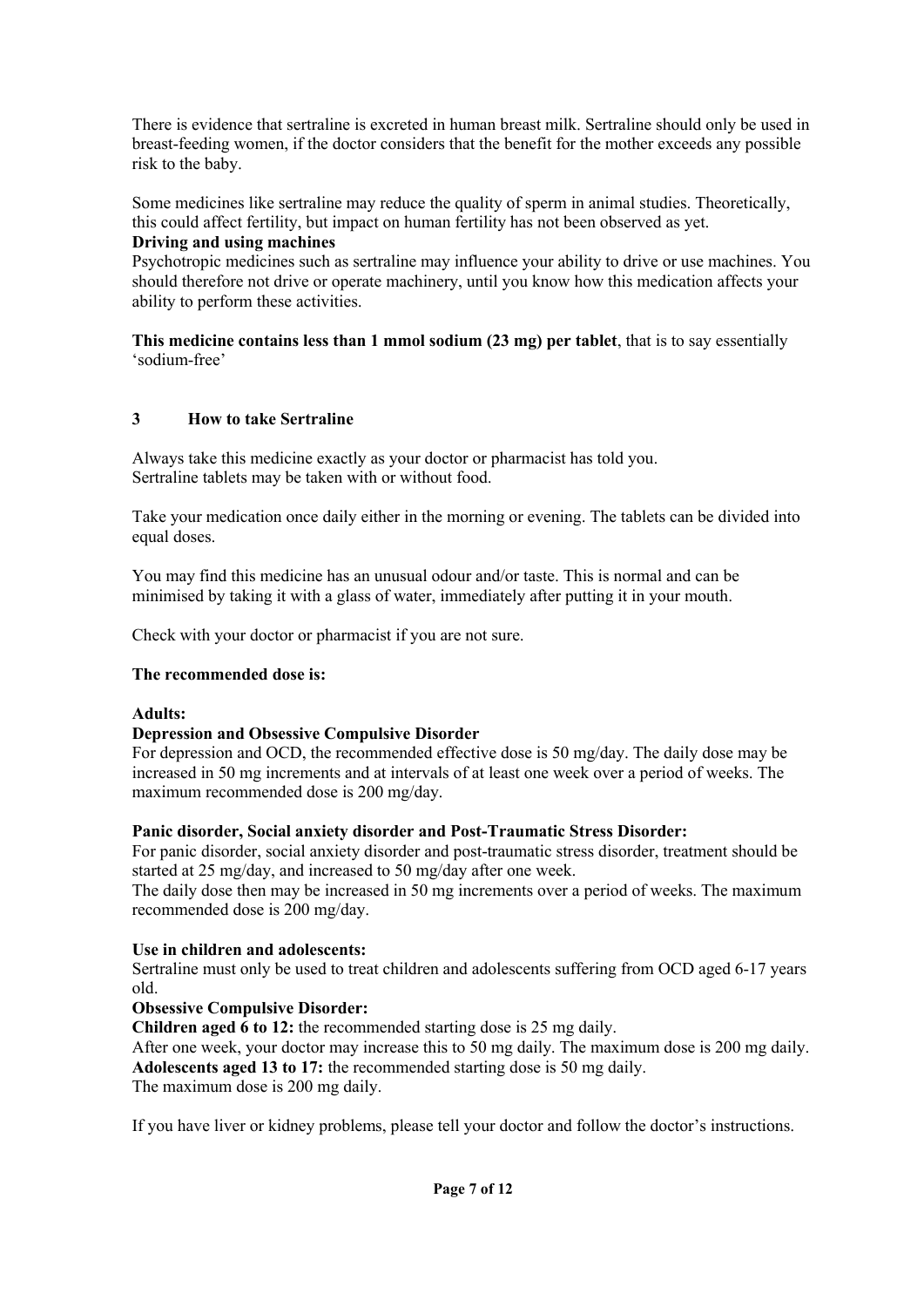Your doctor will advise you on how long to take this medication for. This will depend on the nature of your illness and how well you are responding to the treatment. It may take several weeks before your symptoms begin to improve.

### **If you take more Sertraline than you should:**

If you accidentally take too much Sertraline contact your doctor at once or go to the nearest hospital casualty department. Always take the labelled medicine package with you, whether there is any medication left or not.

Symptoms of overdose may include drowsiness, nausea and vomiting, rapid heart rate, shaking, agitation, dizziness and in rare cases unconsciousness.

### **If you forget to take Sertraline:**

If you forget to take a dose, do not take the missed dose. Just take the next dose at the right time. Do not take a double dose to make up for a forgotten dose.

### **If you stop taking Sertraline:**

Do not stop taking Sertraline unless your doctor tells you to. Your doctor will want to gradually reduce your dose of Sertraline over several weeks, before you finally stop taking this medicine. If you suddenly stop taking this medicine you may experience side effects such as dizziness, numbness, sleep disturbances, agitation or anxiety, headaches, feeling sick, being sick and shaking. If you experience any of these side effects, or any other side effects whilst stopping taking Sertraline, please talk to your doctor.

If you have any further questions on the use of this medicine, ask your doctor or pharmacist.

### **4. Possible side effects**

Like all medicines, this medicine can cause side effects, although not everybody gets them.

#### **Tell your doctor immediately:**

If you experience any of the following symptoms after taking this medicine, these symptoms can be serious.

**Uncommon** (may affect up to 1 in 100 people):

- $\bullet$  fit (seizure);
- depressive symptoms with suicidal ideas and suicidal behaviours. These symptoms have been reported during sertraline therapy or early after treatment discontinuation (see section 2):
- blood in stool which may appear black or tar-like,
- unexpected or unusual (e.g. very heavy) vaginal bleeding.
- bleeding problems (such as stomach bleeding if you are sick it may look like it contains coffee grounds);
- inability to urinate (pass water).

**Rare** (may affect up to 1 in 1,000 people):

- allergic reaction or allergy, which may include symptoms such as an itchy, raised skin rash (hives), breathing problems, wheezing, or sudden swelling of the eyelids, face or lips;
- heart attack:
- fall unconscious (into a coma);
- severe stomach and abdominal pain, feeling very bloated high temperature. These could be signs of diverticulitis, where a bulge in the lining of the gut becomes swollen or infected.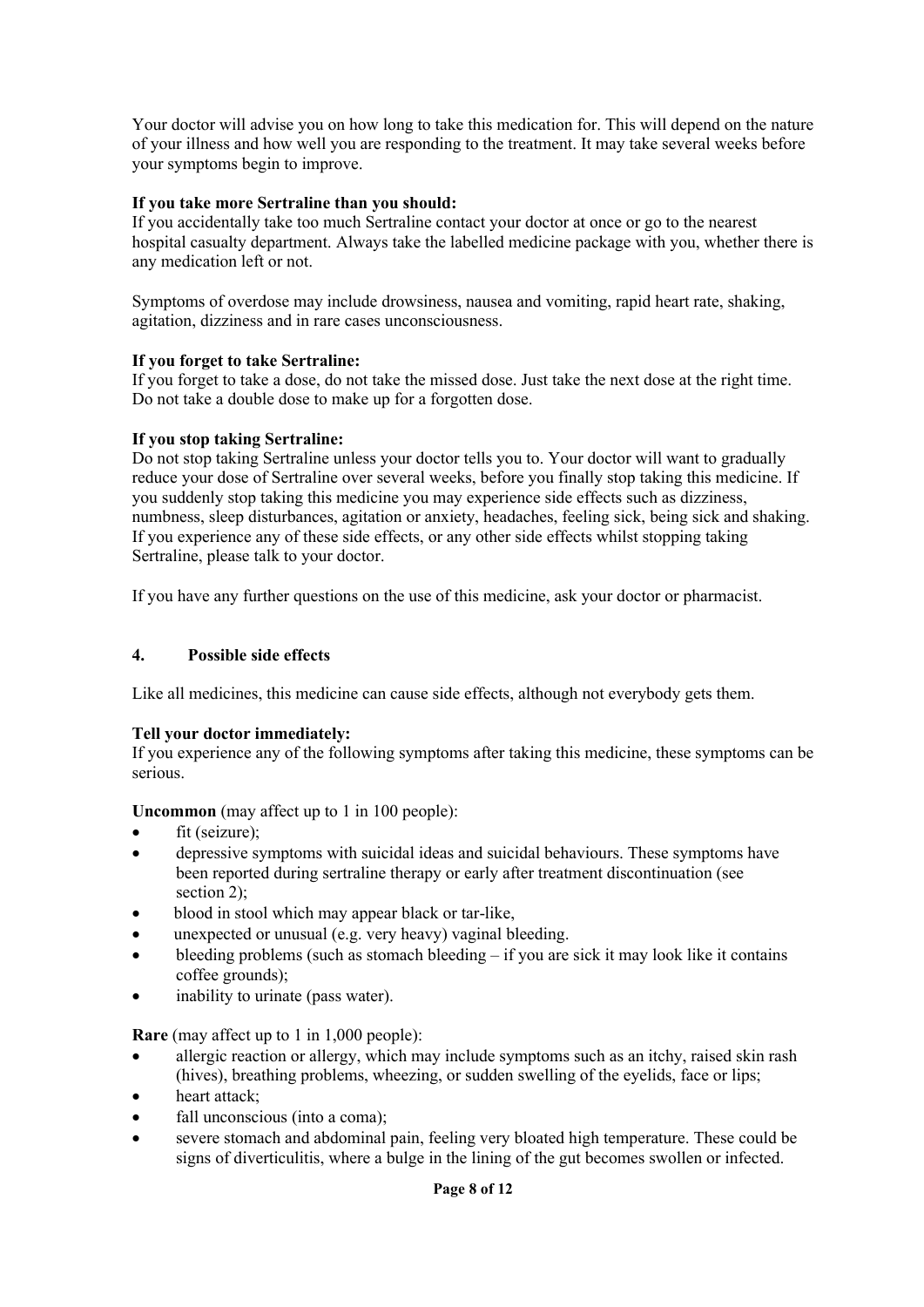Passing fresh blood in the stool (haematochezia);

- problems controlling blood sugar levels (diabetes);
- glaucoma (raised pressure in the eye), which may cause intense eye pain, reddening of the eye or you may notice halos in your vision or a "clouding" of vision;
- very slow breathing;
- severe muscle pain, weakness and swelling of muscle (due to breakdown of the muscle rhabdomyolysis);
- severe skin rash that causes blistering (this can affect the mouth, tongue and genitals). These may be signs of a condition known as Stevens Johnson Syndrome, or Toxic Epidermal Necrolysis (TEN). Your doctor will stop your treatment in these cases.
- agitation, confusion, diarrhoea, high temperature and blood pressure, excessive muscle stiffness or sweating and rapid heartbeat. These are symptoms of Serotonin Syndrome or Neuroleptic Malignant Syndrome (NMS). In rare cases these syndromes may occur when you are taking certain medicines at the same time as sertraline. Your doctor may wish to stop your treatment.
- sudden severe headache (which may be a sign of a serious condition known as Reversible Cerebral Vasoconstriction Syndrome (RCVS) or Call-Fleming syndrome.
- serious problems with the lung. You may have a persistent cough which does not produce any phlegm or find that you are becoming more and more short of breath;
- yellowing of the skin and eyes which may be a sign of liver damage;
- inflammation of the pancreas causing severe upper stomach pain often with feeling or being sick;
- start to get feelings of restlessness and are not able to sit or stand still after you start to take sertraline. You should tell your doctor if you start to feel restless;
- have a manic episode (see section 2 "Warnings and precautions").
- lower than normal level of sodium in the blood, which may make you feel weak and confused with aching of muscles. This may be due to inappropriate secretion of a hormone (ADH) that causes the body to retain water and dilute the blood, reducing the amount of sodium;
- decrease in white blood cells, which help fight infections (you may notice more infections e.g. sore throat, mouth ulcers and fever);
- changes to the rhythm of your heart beat which can be seen on an electrocardiogram (ECG) (a sign of serious condition called QT prolongation or *Torsade de Pointes*)

The following other side effects were seen in clinical trials and post-marketing in adults.

**Very common** (may affect more than 1 in 10 people):

 insomnia (trouble sleeping), dizziness, sleepiness, headache, diarrhoea, feeling sick, dry mouth, ejaculation failure, fatigue.

**Common** (may affect up to 1 in 10 people):

- chest cold, runny nose,
- Sore throat, decreased or increased appetite,
- depression, feeling strange, malaise (general feeling of being unwell), nightmares, anxiety, agitation, nervousness, decreased sexual interest, teeth grinding,
- numbness and tingling, shaking, muscle tense, abnormal taste, lack of attention,
- visual disturbance, ringing in ears,
- palpitations, hot flush, yawning,
- abdominal pain, vomiting, constipation, upset stomach such as indigestion or heartburn, gas,
- rash, increased sweating, muscle or joint pain, erectile dysfunction, chest pain.
- back pain, muscle twitching abnormally twisted neck, arms or trunk,
- menstrual irregularities, sexual dysfunction

#### **Page 9 of 12**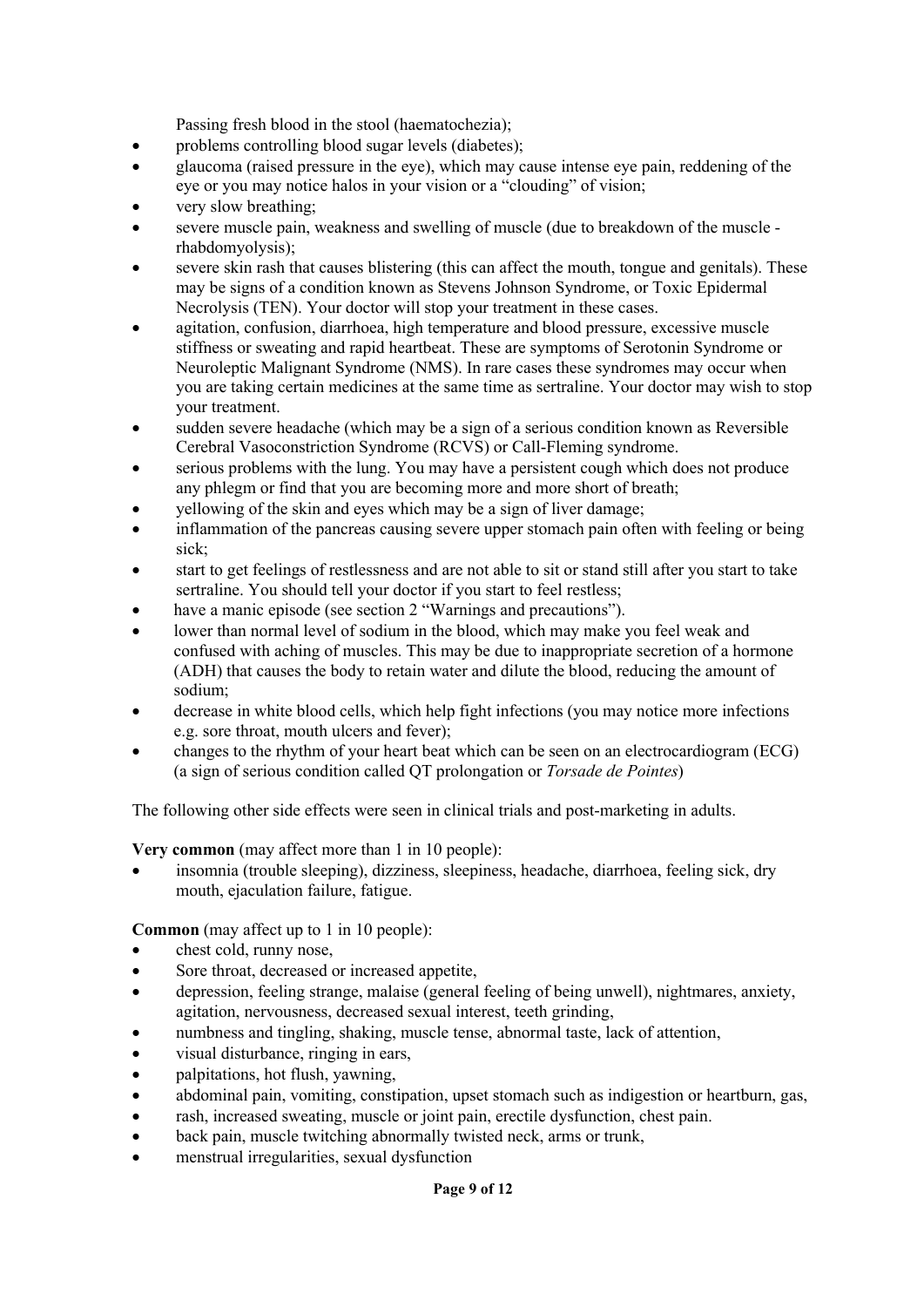- fever, weakness
- weight increased
- injury

**Uncommon** (may affect up to 1 in 100 people):

- intestine (gut) problems
- cancer
- seasonal allergy
- hallucination (seeing, hearing or feeling things that are not there), feeling too happy, lack of caring, thinking abnormal, aggression, psychotic disorder, paranoia (mental health condition causing severe suspiciousness),
- involuntary muscle contractions, abnormal coordination, moving a lot, amnesia (loss of memory), decreased feeling, speech disorder, dizziness while standing up, fainting, migraine,
- ear pain, fast heartbeat, high blood pressure, flushing, swelling in arms and legs,
- shortness of breath, nose bleed, oesophageal problem, difficulty swallowing, haemorrhoids, increased saliva, tongue disorder, tooth disorder burping,
- enlarged pupils, purple spots on skin, swelling of the face and the area around the eye, hair loss, cold sweat, dry skin, itchy skin, hives, dermatitis
- osteoarthritis, muscular weakness, muscle cramps, abnormal movements, difficulty moving
- night-time urination, increase in urination, increase in frequency of urination, problems urinating, urinary incontinence,
- heavy and prolonged periods (menorrhagia),
- chills, thirst, increase in liver enzyme levels, weight decreased,
- low thyroid hormone levels.

**Rare** (may affect up to 1 in 1,000 people):

- swollen glands, high cholesterol, low blood sugar levels,
- decrease in clotting cells (you may bruise or bleed more easily),
- physical symptoms due to stress or emotions, drug dependence, sleep walking, premature ejaculation,
- terrifying abnormal dreams
- abnormal movements, difficulty moving, increased sensation, sensory disturbance,
- spots in front of eyes, glaucoma, double vision, light hurts eye, blood in the eye, unequal sized pupils, vision abnormal, tear problem,
- slow heart beat, other heart problems, poor circulation to the arms and legs, breathing fast or noisily, very slow breathing, difficulty talking, hiccups,
- sore mouth, tongue ulceration, mouth ulceration, problems with liver function,
- skin problem with blisters, rash around the hair follicles, hair texture abnormal, skin odour abnormal, bone disorder, skin reaction to sun
- an increased risk of bone fractures has been observed in patients taking this type of medicine,
- blood in the urine, decreased urination, urinary hesitation,
- endocrine problem, low blood salt (sodium), increase in blood sugar levels (hyperglycaemia), abnormal laboratory tests,
- dry vaginal area, red painful penis and foreskin, genital discharge, prolonged erection, breast discharge, breast enlargement
- hernia, drug tolerance decreased, semen abnormal, relaxation of blood vessels procedure.

**Not known** (frequency cannot be estimated from the available data):

- partial loss of vision
- trismus (also called lockjaw, is reduced opening of the jaws)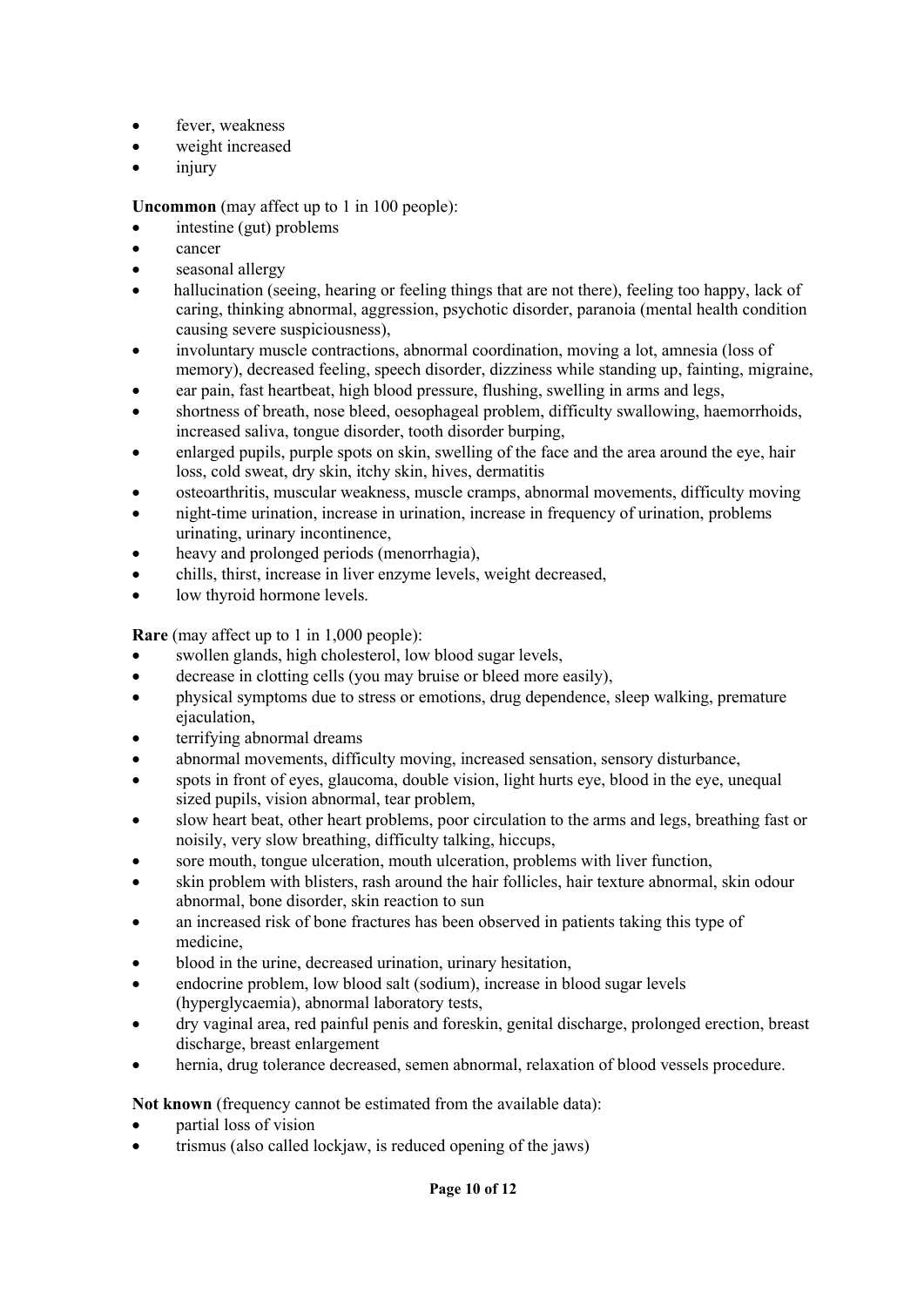- inflammation of the colon (causing diarrhoea)
	- heavy vaginal bleeding shortly after birth (postpartum haemorrhage), see Pregnancy, breast-feeding, fertility in section 2 for more information.

## **Additional side effects in children and adolescents**

In clinical trials with children and adolescents, the side effects were generally similar to adults (see above). After marketing sertraline, bedwetting was also reported. The most common side effects in children and adolescents were headache, insomnia, diarrhoea and feeling sick.

## **Reporting of side effects**

If you get any side effects, talk to your doctor or pharmacist. This includes any possible side effects not listed in this leaflet. You can also report side effects directly via the Yellow Card Scheme at: [www.mhra.gov.uk/yellowcard](http://www.mhra.gov.uk/yellowcard) or search for MHRA Yellow Card in the Google Play or Apple App **Store** 

By reporting side effects you can help provide more information on the safety of this medicine.

## **5 How to store Sertraline**

Keep this medicine out of the sight and reach of children. Store in the original container.

Do not use this medicine after the expiry date which is stated on the package after EXP. The expiry date refers to the last day of that month.

Do not throw away any medicines via wastewater or household waste. Ask your pharmacist how to throw away medicines you no longer use. These measures will help protect the environment.

# **6 Contents of the pack and other information**

## **What Sertraline Film-coated Tablets contains**

- The active substance is sertraline hydrochloride. Each tablet contains 50 mg or 100 mg of sertraline.
- The other ingredients are calcium hydrogen phosphate, microcrystalline cellulose, magnesium stearate, sodium starch glycolate (Type A), hypromellose (E464), titanium dioxide (E171), polydextrose (E1200), triacetin, and macrogol.

## **What Sertraline Film-coated Tablets looks like and contents of the pack**

Sertraline 50 mg film-coated tablets: White to off-white capsule shaped, film-coated tablet with 'ST/50' on one side and 'G' on the other.

Sertraline 100 mg film-coated tablets:

White to off-white capsule shaped, film-coated tablet with 'ST/100' on one side and 'G' on the other.

Sertraline 50 mg and 100 mg film-coated tablets are available in HDPE bottles and blisters with pack sizes of 14, 15, 20, 28, 30, 50, 60, 98, 100, 250, 300 and 500 tablets\*.